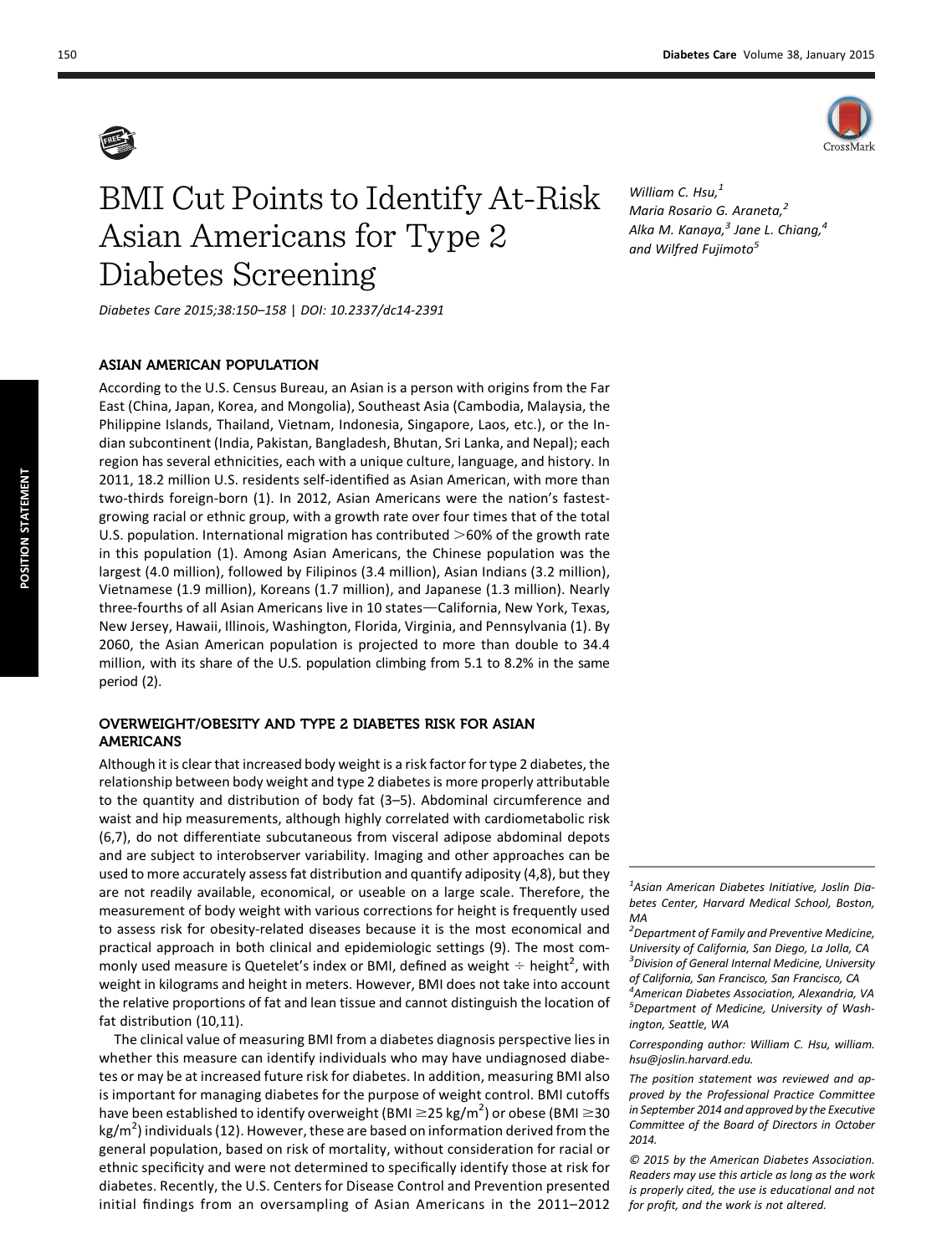National Health and Nutrition Examination Survey. These data, utilizing general population criteria for obesity, showed the prevalence of obesity in Asian Americans was only 10.8% compared with 34.9% in all U.S. adults (13). Paradoxically, many studies from Asia, as well as research conducted in several Asian American populations, have shown that diabetes risk has increased remarkably in populations of Asian origin, although in general these populations have a mean BMI significantly lower than defined at-risk BMI levels (14,15). Moreover, U.S. clinicians who care for Asian patients have noticed that many with diabetes do not meet the published criteria for obesity or even overweight (16).

Epidemiologic studies have shown that there is a relationship between BMI and diabetes risk in Asians, but this risk is shifted to lower BMI values (17). At similar BMI levels, diabetes prevalence has been identified as higher in Asians compared with whites (18). This paradox may be partly explained by a difference in body fat distribution: there is a propensity for Asians to develop visceral versus peripheral adiposity, which is more closely associated with insulin resistance and type 2 diabetes than overall adiposity (19). Additionally, Asians of both sexes have been shown to have a higher percentage of body fat at any given BMI level compared with non-Hispanic whites; this suggests differences in body composition that may contribute to variations in diabetes prevalence (10).

## DEFINING THE ISSUE

The established definitions of at-risk BMI for overweight and obesity appear to be inappropriate for defining diabetes risk in Asian Americans. Thus, there is a need to examine the existing literature to determine what might constitute at-risk BMI levels for Asian Americans. The clinical relevance is to clarify the use of BMI as a simple initial screening tool to identify Asian Americans who may have diabetes (diagnosis) or be at risk for future diabetes (to implement prevention measures). Also of importance is the use of specific BMI cut points to identify Asian Americans who are eligible for weight-reduction services or treatment reimbursable by payers.

Available data from Asia support the notion that Asians are already at risk for many obesity-related disorders even if they do not reach the BMI values associated with overweight or obesity in non-Asian populations (14). Populationwide weight gain is occurring throughout Asia. This has been attributed to environmental influences such as dietary changes and reductions in physical activity commonly associated with living in a Western culture (17). However, the impact of actually living in a Western culture may be different or more adverse than the effect of living in the native homeland and experiencing some of the lifestyle features representative of a Western culture. Rather than relying on hypothetical influences surmised from data from Asia, it is better therefore to directly examine the relationship of BMI to metabolic disorders such as type 2 diabetes among Asians living in the U.S. Although the U.S. Census has historically combined Asians, Native Hawaiians, and other Pacific Islanders, there are significant differences in physiology and body composition between Asians and the other two groups, so this review will focus only on examining studies in Asian Americans.

## ASIAN AMERICAN STUDIES OF TYPE 2 DIABETES AND OVERWEIGHT/ **OBESITY**

Prospective cohort or longitudinal studies are the most suitable designs to measure type 2 diabetes incidence and delineate the relationship between BMI and diabetes. This research requires clinical ascertainment of BMI and nondiabetic status at baseline, followed by periodic reascertainment for a defined follow-up period or until diabetes is diagnosed. Glucose tolerance status should be evaluated by blood test, preferably including a 2-h 75-g oral glucose tolerance test (OGTT). This recommendation is based on numerous studies, including research on Asian Americans, indicating that OGTT detects a greater number of individuals with diabetes compared with fasting glucose criteria (20– 22). This type of longitudinal study design enables 1) identification of baseline BMI values associated with increased diabetes risk over a defined follow-up and 2) capture of BMI data at the earliest time point following diabetes diagnosis. The sensitivity and specificity of BMI cut points can then be identified using analytic techniques such as receiver operating characteristic curves or rate of misclassification.

Historically, such prospective cohort data are uncommon in Asian American populations. The majority of peer-reviewed publications on diabetes among Asian Americans are cross-sectional studies in which BMI, calculated from self-reported weight and height, and diabetes status are assessed simultaneously. In 2004, data from the Behavioral Risk Factor Surveillance System (BRFSS) showed that the odds of prevalent diabetes were 60% higher for Asian Americans than non-Hispanic whites after adjusting for BMI, age, and sex (23). The National Health Interview Survey (NHIS; 1997– 2008 data) (24) found that the odds of prevalent diabetes were 40% higher in Asian Americans relative to non-Hispanic whites after adjusting for differences in age and sex. In fully adjusted logistic regression models including an adjustment for BMI as a categorical variable (underweight/normal weight: BMI  $\langle 23 \text{ kg/m}^2,$ overweight: 23  $\leq$  BMI  $<$  27.5 kg/m<sup>2</sup>, and obese: BMI  $\geq$ 27.5 kg/m<sup>2</sup>), Asian Americans remained 30–50% more likely to have diabetes than their non-Hispanic white counterparts (24). Additionally, regional studies, such as the New York City Health and Nutrition Examination Survey (25), have confirmed that Asian residents in New York City had the highest levels of dysglycemia (diabetes and prediabetes combined) of any race/ethnicity based on prior history or fasting glucose measurement. By disaggregating subgroups from these studies, investigators found that South Asians consistently had the highest diabetes prevalence compared with other Asian subgroups and non-Hispanic whites (26). Although informative, these studies' cross-sectional designs were unable to identify BMI at the time of diabetes diagnosis thereby indicating minimum BMI cut points when diabetes is newly diagnosed.

A systematic review by Staimez et al. (27) summarized findings from 97 publications (1988–2009) on the prevalence of overweight, obesity, and diabetes among specific Asian American subgroups, including Chinese, Filipinos, Koreans, South Asians, and Vietnamese. Almost all the articles reviewed for this publication reported cross-sectional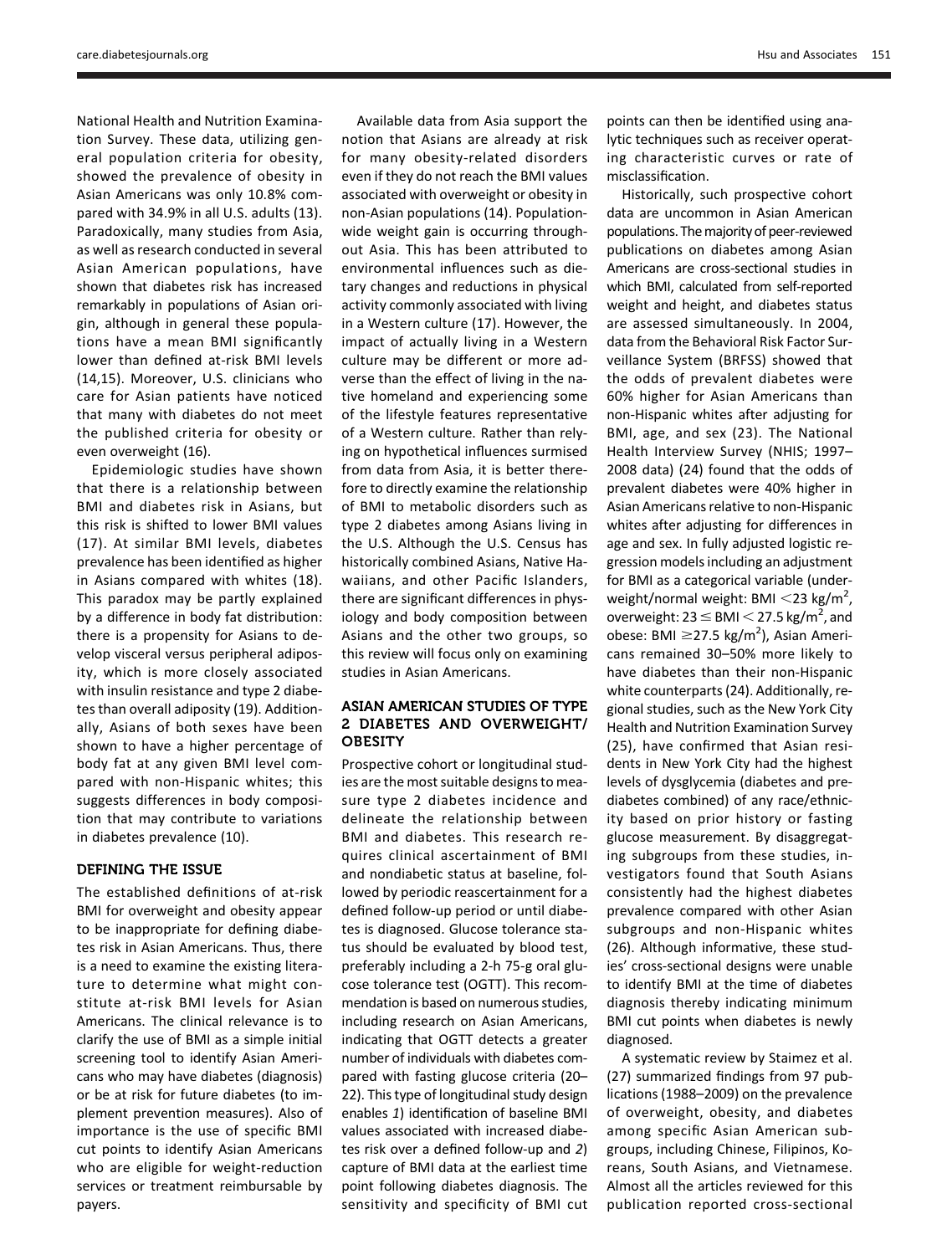152 Position Statement Diabetes Care Volume 38, January 2015

data for the variables of interest, and only two provided longitudinal data that were incorporated in the conclusion. These earlier studies reported tremendous heterogeneity in diabetes prevalence, ranging from 3.9 to 32.9% in Asian Indians, 1.0–11.3% among South Asians, 2.2–28.0% in Chinese, 3.7–30.9% among Filipinos, 5.3–15.6% in Vietnamese, and 10.0–18.1% among Koreans (27). Similar heterogeneity was reported for obesity prevalence. As the objectives, age and sex distribution, recruitment methods, and ascertainment of BMI and diabetes varied broadly among these studies, it is not feasible to use these data to identify BMI cut points for diabetes manifestation. To do this, it is imperative to establish BMI levels that place populations at risk for diabetes prior to diabetes diagnosis as weight loss may occur either with undiagnosed diabetes or following diagnosis due to glycosuria or treatment with lifestyle intervention or pharmacologic agents that promote weight loss.

Since publication of the article by Staimez et al. (27), prospective cohort studies on diabetes incidence among Asians in North America (comprising the U.S. and Canada) have been limited to just five prospective cohorts (based on a PubMed search of the English literature published since 2009). Table 1 summarizes the prospective studies that have reported incident diabetes rates in Asian American populations. We reviewed these studies, based on whether data were analyzed by specific Asian ethnicity (disaggregated) or not (aggregated).

#### Aggregated Data

The Women's Health Initiative (28) enrolled postmenopausal women aged 50–79 years from 40 clinical centers nationwide from 1993 to 1998 and followed them for 10.4 years. Participants included 14,618 African American, 133,541 non-Hispanic white, 6,484 Latino/Hispanic, and 4,190 Asian American women. Although the Asian American women self-reported as being Chinese, Indo-Chinese, Japanese, Korean, Pacific Islander, or Vietnamese, data were not disaggregated into these separate ethnic groups.

Baseline BMI was measured at the clinic visit, and incident diabetes was based on self-reported affirmative responses that

a doctor prescribed "pills for diabetes" or "insulin shots for diabetes, collected at annual follow-up visits." As shown in Table 1, mean baseline BMI among Asians was 24.8 kg/m<sup>2</sup>, cumulative diabetes incidence was 10.6%, and the incidence rate was 1.13 per 100 person-years. Compared with non-Hispanic whites, Asian Americans had the highest risk for incident diabetes after adjusting for age, study arm, baseline BMI, physical activity, dietary quality, smoking status, family history of diabetes, and educational attainment (hazard ratio  $[HR]$  1.86  $[95% CI$  1.68 - 2.06]).

### Disaggregated Data

The Diabetes Study of Northern California (DISTANCE) from Kaiser Permanente Northern California (29), a large integrated health-delivery system, was a prospective study in which enrolled adults were followed for 1 year. Data were disaggregated into 12 single racial/ethnic groups, including 7 distinct Asian subgroups. Of the 1,912,916 individuals without prevalent diabetes in 2010, a total of 15,357 incident diabetes cases were identified in the following year. The incidence rates for diabetes were highest among Pacific Islanders (19.9/1,000 person-years), followed by South Asians (17.2), and Filipinos (14.7). The mean BMI at diagnosis among those who developed incident diabetes was 27.2  $\text{kg/m}^2$  in Chinese, 28.7 kg/m<sup>2</sup> in Japanese, 29.0 kg/m<sup>2</sup> in Filipinos, and 29.6  $\text{kg/m}^2$  in South Asians, compared with a mean BMI of 33.4 kg/m<sup>2</sup> in non-Hispanic whites, 35.5  $kg/m<sup>2</sup>$  in African Americans, and 34.3  $kg/m<sup>2</sup>$  in Latinos (A. Karter, personal communication). There was a consistent pattern across all racial/ethnic groups of lower BMIs among individuals with prevalent diabetes when compared with those with incident diabetes. Those with normal glucose levels had even lower BMI compared with prevalent or incident diabetes cases. However, in other prospective studies discussed in this section, the BMI used for analyses was collected at baseline and may have preceded diabetes diagnosis by 5–10 years, depending on the duration of study follow-up (28,30–32).

The Seattle Japanese-American Community Diabetes Study, conducted in King County, WA, was a community-based prospective study of type 2 diabetes in second- and third-generation adults of 100% Japanese ancestry in Seattle. This research has yielded many publications on the relationship between body weight and body fat distribution, as well as the prevalence and incidence of type 2 diabetes (33). Although publications from the Japanese-American Community Diabetes Study have repeatedly shown the importance of central and especially visceral fat as a risk factor for coronary heart disease (20), hypertension (34), impaired glucose tolerance (35), type 2 diabetes (36), metabolic syndrome (37), and insulin resistance (11), investigators also identified a relationship between BMI and diabetes incidence when BMI was the sole measurement of body fat examined (38).

Among 466 nondiabetic Japanese Americans with a mean BMI 24.1  $\pm$  0.2  $kg/m<sup>2</sup>$  at baseline, 49 developed diabetes at 5 years, based on a 75-g OGTT (30). Study participants who developed diabetes had a mean BMI of 24.9  $\pm$  0.5 kg/m<sup>2</sup>, while those remaining nondiabetic had a mean BMI of 24.0  $\pm$  0.2 kg/m<sup>2</sup>. These differences approached statistical significance ( $P = 0.068$ ). However, among participants aged  $\leq 55$ years, men who developed diabetes were heavier than nondiabetic individuals, with mean respective BMIs of 28.7  $\pm$ 0.8 and 25.1  $\pm$  0.3 kg/m<sup>2</sup> (P < 0.001), while the difference in women (25.1  $\pm$ 1.2 and 22.8  $\pm$  0.3 kg/m<sup>2</sup>) did not reach statistical significance. Among men or women aged  $>$ 55 years, incident diabetes was not associated with baseline BMI. In participants  $\leq$ 55 years of age, the 5-year relative risk of diabetes associated with BMI was 26.5 (95% CI 3.4 $-$ 204) but was 0.8 (95% CI 0.4 $-1.7$ ) for those  $>$  55 years of age. Thus in this analysis at 5 years, BMI predicted risk for diabetes in Japanese Americans  $\leq 55$ years of age but not in those  $>55$  years of age.

In a subsequent analysis of 424 initially nondiabetic Japanese Americans who were followed for additional 5 years (total of 10 years), 74 developed diabetes (36). Those developing diabetes had a mean BMI of 25.4  $\pm$  3.7 kg/m<sup>2</sup>, while those who remained nondiabetic had a mean BMI of 23.8  $\pm$  3.1 kg/m<sup>2</sup>. The odds of incident diabetes for a 1 SD increase in BMI were 1.57 (95% CI  $1.23 - 2.02$ ). Thus, these two studies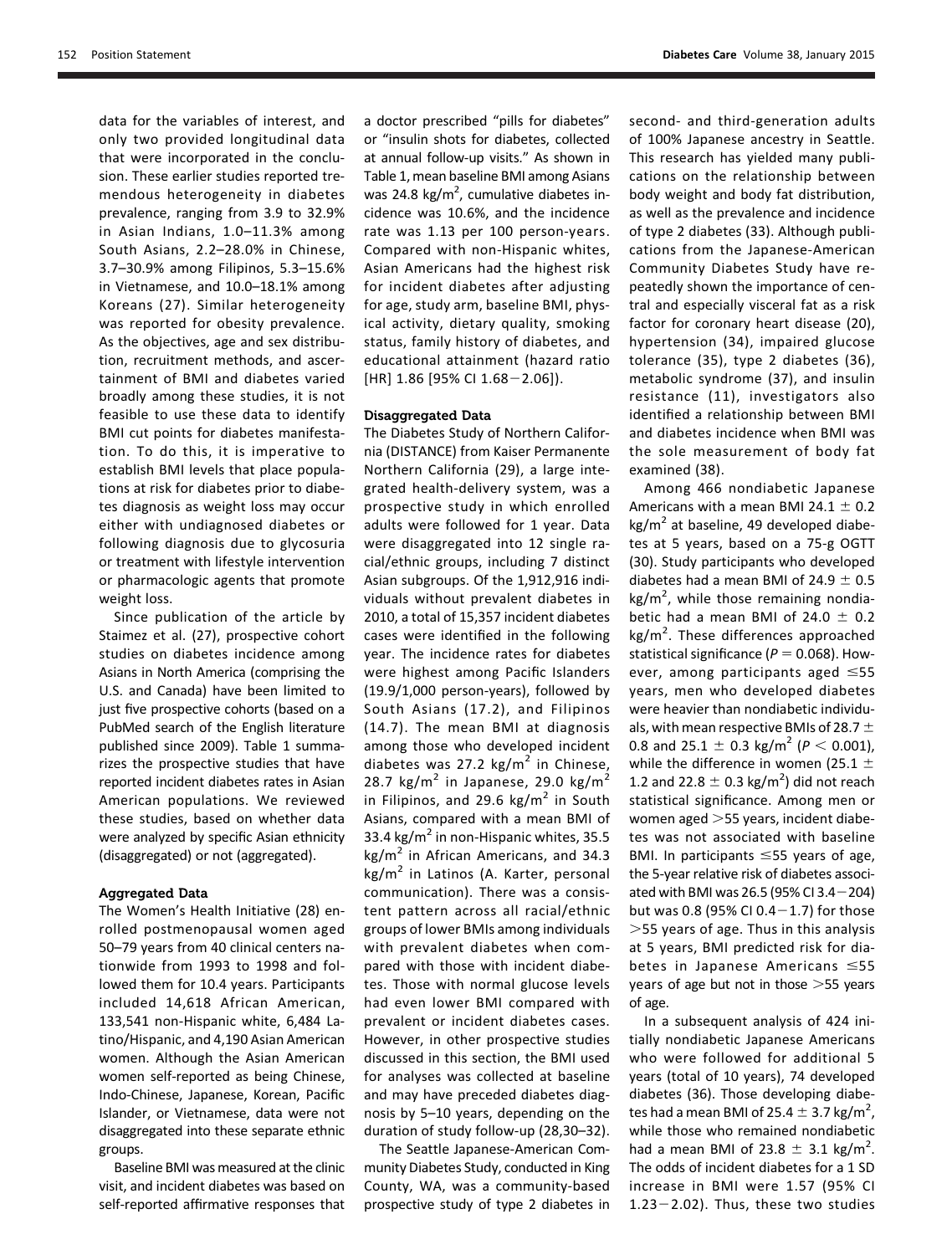|                                                                                                          | Diabetes incidence                | Incidence rate (per 1,000<br>Cumulative incidence %<br>person-years)<br>Hispanic: 14.6<br>Hispanic: 1.67<br>White: 0.82<br><b>Black: 17.0</b><br>Asian: 10.6<br>Asian: 1.13<br>Black: 1.87 | Incidence rate (per 1,000<br>Age- and sex-adjusted<br>South Asian: 15.9<br>South Asian: 17.2<br>Vietnamese: 4.6<br>Vietnamese: 9.9<br>prevalence %<br>person-years)<br>Japanese: 10.3<br><b>SE Asian: 10.5</b><br><b>SE Asian: 11.4</b><br>Japanese: 7.5<br>Filipino: 16.1<br>Korean: 20.3<br>Filipino: 14.7<br>Chinese: 6.5<br>Chinese: 8.2<br>Latino: 14.0<br>Latino: 11.2<br>Korean: 9.9<br>Black: 13.7<br><b>Black: 11.2</b><br>White: 7.3<br>White: 6.3 | Continued on p. 154 |
|----------------------------------------------------------------------------------------------------------|-----------------------------------|--------------------------------------------------------------------------------------------------------------------------------------------------------------------------------------------|--------------------------------------------------------------------------------------------------------------------------------------------------------------------------------------------------------------------------------------------------------------------------------------------------------------------------------------------------------------------------------------------------------------------------------------------------------------|---------------------|
|                                                                                                          | Diabetes ascertainment<br>method  | prescribed "pills or<br>Self-report: physician<br>insulin shots for<br>diabetes"                                                                                                           | random or postchallenge<br>two or more outpatient<br>Prescription for insulin or<br>oral antihyperglycemic<br>Either FPG $\geq$ 126 mg/dL;<br>Based on medical records:<br>ICD-9: 250 (inpatient or<br>$glucose \geq 200 mg/dL$<br>medications<br>diagnoses)                                                                                                                                                                                                 |                     |
|                                                                                                          | BM, kg/m <sup>2</sup>             | Hispanic: 29.1 (5.8)<br>White: 27.6 (5.8)<br>Asian: 24.8 (4.6)<br>Black: 31.2 (6.7)                                                                                                        | South Asian: 26.4 (4.7)<br>Vietnamese: 23.9 (4.1)<br>Mean BMI at baseline<br>Japanese: 25.4 (4.9)<br>SE Asian: 26.4 (5.2)<br>Chinese: 24.2 (4.0)<br>Filipino: 26.6 (4.7)<br>Korean: 24.9 (4.2)<br>Latino: 29.7 (6.4)<br>White: 28.3 (6.4)<br>Black: 30.9 (7.5)                                                                                                                                                                                               |                     |
|                                                                                                          | Mean age, years                   | Hispanic: 60.2 (6.8)<br>White: 63.6 (7.2)<br>Asian: 63.0 (7.5)<br>Black: 61.6 (7.1)                                                                                                        | South Asian: 43.4 (15.0)<br>Vietnamese: 39.5 (11.6)<br>Japanese: 58.7 (17.7)<br>SE Asian: 37.7 (12.2)<br>Chinese: 51.6 (16.8)<br>Filipino: 49.1 (16.2)<br>Korean: 49.6 (15.7)<br>Latino: 44.8 (16.5)<br>White: 53.6 (18.0)<br>Black: 48.8 (17.5)                                                                                                                                                                                                             |                     |
|                                                                                                          | Sample size                       | Hispanic: 6,484<br>White: 133,541<br>Asian*: 4,190<br>Black: 14,618                                                                                                                        | Permanente Northern<br>with known ethnicity<br>California members<br>South Asian: 6,768<br>Vietnamese: 1,671<br>Chinese: 68,831<br>Japanese: 16,032<br>Filipino: 82,781<br>SE Asian: 1,876<br>Korean: 1,130<br>White: 968,943<br>Latino: 253,821<br>1,704,363 Kaiser<br>Black: 135,934                                                                                                                                                                       |                     |
| Table 1—Prospective cohort studies (2009–2013) reporting incident diabetes in Asian American populations | Study, location,<br>and follow-up | 40 centers throughout the U.S.<br>Initiative (1993-2009)<br>Follow-up: 10.4 years<br>Women's Health                                                                                        | Mean follow-up: 1 year<br>Northern California<br><b>DISTANCE study</b>                                                                                                                                                                                                                                                                                                                                                                                       |                     |
|                                                                                                          | Reference                         | Aggregated data<br>2012 (28)<br>Ma et al.,                                                                                                                                                 | Disaggregated data<br>Karter et al.,<br>2013 (29)                                                                                                                                                                                                                                                                                                                                                                                                            |                     |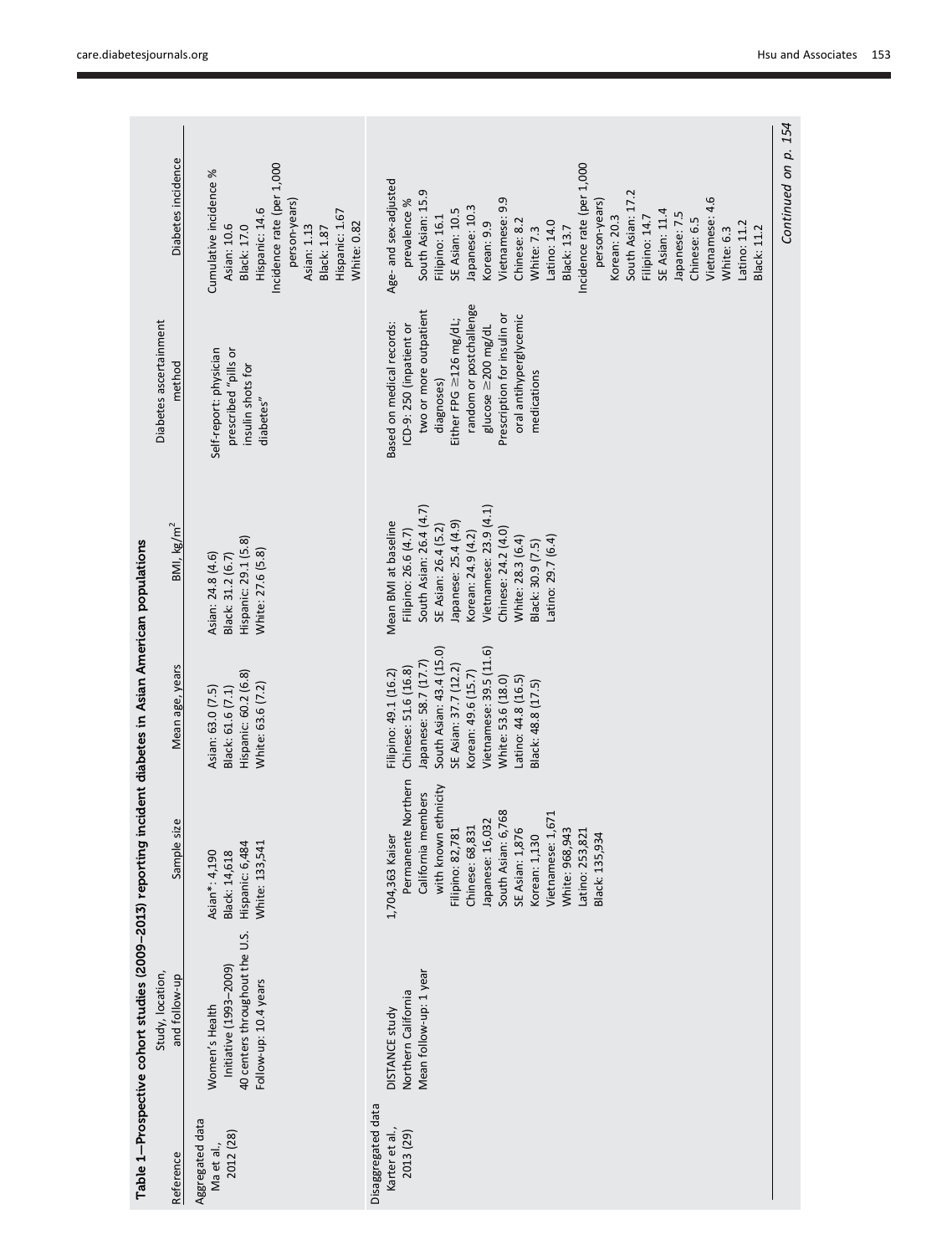| Wander et al., | Study, location,<br>and follow-up                                                                       | Sample size                                                               | Mean age, years                                                                                                                                                                                                                                                                                    | BM, kg/m <sup>2</sup>                                                                                                                                                                                                                                                                                                                                                                                                       | Diabetes ascertainment<br>method                                                          | Diabetes incidence                                                                                                                                                                                                                                                                                                                                                                                                                                             |
|----------------|---------------------------------------------------------------------------------------------------------|---------------------------------------------------------------------------|----------------------------------------------------------------------------------------------------------------------------------------------------------------------------------------------------------------------------------------------------------------------------------------------------|-----------------------------------------------------------------------------------------------------------------------------------------------------------------------------------------------------------------------------------------------------------------------------------------------------------------------------------------------------------------------------------------------------------------------------|-------------------------------------------------------------------------------------------|----------------------------------------------------------------------------------------------------------------------------------------------------------------------------------------------------------------------------------------------------------------------------------------------------------------------------------------------------------------------------------------------------------------------------------------------------------------|
|                | Community Diabetes Study<br>Follow-up: 10 years<br>Japanese-American<br>Seattle, WA                     | 421 Japanese Americans,<br>54% male                                       | 51.4 years (34.0-75.1)                                                                                                                                                                                                                                                                             | Mean: 24.1 (range 16.6-36.9)<br>Incident T2D: 24.9<br>Incident T2D: 25.4<br>Nondiabetic: 24.0<br>Nondiabetic: 23.8<br>After 10 years<br>After 5 years<br><b>Baseline</b>                                                                                                                                                                                                                                                    | 2-h 75-g OGT                                                                              | Cumulative incidence<br>20.4%<br>10-year incidence<br>5-year incidence<br>17.6%<br>9.3%                                                                                                                                                                                                                                                                                                                                                                        |
|                | Mean follow-up: 12.8 years<br>Multiethnic Cohort Ontario<br>Ontario, Canada<br>$(1996 - 2009)$<br>Study | South Asian: 1,001<br>White: 57,210<br>Chinese: 866<br>Black: 747         | South Asian: 42 (36-49)<br>Chinese: 42 (36-50)<br>White: 46 (38-57)<br>Black: 42 (36-51)                                                                                                                                                                                                           | Self-reported BMI at baseline<br>South Asian: 24.6 (22-27)<br>Chinese: 22.6 (20.0-24.0)<br>White: 26.1 (23.0-28.0)<br>Black: 26.1 (23.0-28.0)                                                                                                                                                                                                                                                                               | Linkage with Ontario<br>diabetes database<br>(from multiple<br>administrative<br>sources) | South Asian: 11.6 (6.0-17.8)<br>South Asian: 20.2 (13.1-27.8)<br>South Asian: 44.9 (28.1–63.9)<br>Chinese: 30.9 (10.9-52.6)<br>Chinese: 16.8 (8.4-25.2)<br>White: 19.0 (17.9-20.0)<br>Black: 28.9 (17.0-42.9)<br>Chinese: 3.7 (1.1-6.4)<br>Black: 14.1 (8.6-20.2)<br>Black: 7.3 (1.1-16.9)<br>Incidence rate (per 1,000<br>White: 3.1 (2.7-3.6)<br>White: 6.9 (6.4-7.6)<br>Baseline BMI 23-27.5<br>Baseline BMI 18.5-23<br>Baseline BMI ≥27.5<br>person-years) |
| <b>Hawaii</b>  | Hawaii Component of the<br>Mean follow-up: 12 years<br>Multiethnic Cohort                               | Caucasian: 35,042<br>Japanese: 44,513<br>Hawaiian: 14,346<br>Other: 9,997 | % in age category<br>Japanese women<br>55-64: 27.5%<br>55-64: 27.6%<br>55-64: 26.9%<br>55-64: 29.6%<br>$\geq 65: 42.9%$<br>$<$ 55: 29.9%<br>$\geq 65:40.5%$<br>$\geq 65: 29.8%$<br>$<$ 55: 44.4%<br>$\geq 65: 28.7%$<br>$<$ 55: 29.6%<br>$<$ 55: 42.6%<br>Japanese men<br>White women<br>White men | BMI 25.0-29.9: 40.7%<br>BMI 22.0-24.9: 27.4%<br>BMI 25.0-29.9: 25.2%<br>BMI 22.0-24.9: 31.6%<br>BMI 22-24.9: 37.2%<br>BMI 25-29.9: 37.2%<br>BMI 22-24.9: 29.7%<br>BMI 25-29.9: 22.6%<br>BMI <22.0: 13.8%<br>BMI ≥30.0: 13.9%<br>BMI ≥30.0: 14.1%<br>BMI <22: 33.2%<br>BMI <22: 41.5%<br>BMI <22: 18.5%<br>BMI ≥30: 7.2%<br>BMI ≥30: 6.2%<br>% in BMI category<br>Japanese women<br>White women<br>Japanese men<br>White men | Insurance data,<br>blood test                                                             | Hawaiian: 15.5 (13.3-17.6)<br>Japanese: 12.5 (11.4-13.5)<br>Incidence rate (per 1,000<br>Other: 12.2 (9.9-14.4)<br>White: 5.8 (5.0-6.6)<br>person-years)                                                                                                                                                                                                                                                                                                       |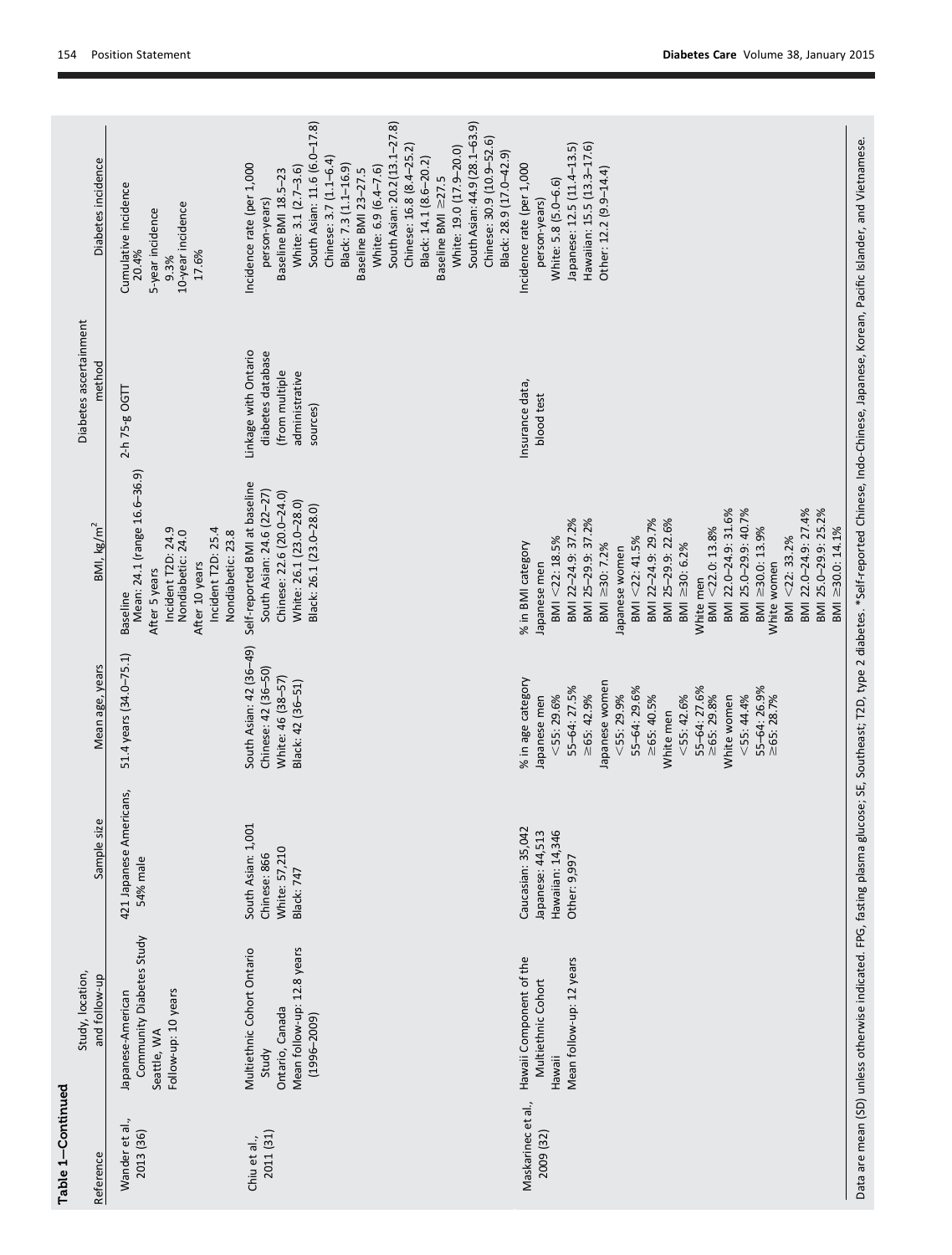indicate that BMI is a significant risk factor for incident diabetes in Japanese Americans and that the BMI levels at which diabetes develops are quite low. However, neither report provided an inflection point for BMI at which risk was significantly increased.

A multiethnic cohort study identified nondiabetic adults in Ontario, Canada, using Statistics Canada's 1996 National Population Health Survey and the Canadian Community Health Survey (31). Survey participants living in Ontario, aged  $\geq$ 30 years at the time of survey, and who self-reported as South Asian  $(n = 1,001)$  or Chinese  $(n = 866)$  comprised the Asian cohorts and were followed for a median of 6 years. Also included were blacks ( $n = 747$ ) and non-Hispanic whites ( $n = 57,210$ ). BMI was based on self-reported weight and height at baseline, and incident diabetes cases were ascertained through record linkage with the population-based Ontario Diabetes Database using a validated administrative data algorithm. Participants were followed from the survey interview date to the date of diabetes diagnosis, death, or at the end of the study. At baseline, mean BMI was 24.6 kg/m<sup>2</sup> among South Asians, 22.6 kg/m<sup>2</sup> among Chinese, 26.1 kg/m<sup>2</sup> among blacks, and 26.1 kg/ $m^2$  among non-Hispanic whites. Researchers found that incident diabetes risk, adjusted for age, sex, sociodemographic characteristics, and BMI, was significantly higher for South Asians (20.8/1,000 person-years; HR 3.40), blacks (16.3/1,000; 1.99), and Chinese (9.3/1,000; 1.87), compared with non-Hispanic whites (9.5/1,000). The BMI cutoff value at which diabetes incidence was equivalent to BMI 30 kg/ $m^2$  for non-Hispanic whites was estimated at 24 kg/m<sup>2</sup> for South Asians, 25 kg/m<sup>2</sup> for Chinese, and 26 kg/m<sup>2</sup> for blacks. Additionally, the median age at diagnosis was younger for South Asians (49 years) and Chinese (55 years) compared with blacks (57 years) and non-Hispanic whites (58 years).

Last, the Multiethnic Cohort (32) in Hawaii included non-Hispanic whites, Native Hawaiians, and Japanese Americans. The Hawaii data from this cohort were linked to two diabetes care registries (Blue Cross/Blue Shield and Kaiser Permanente Hawaii). Incident type 2 diabetes was identified by self-report of medical conditions between 1999 and

2003, a medication questionnaire, and linkage with health insurance plans in 2007. Native Hawaiians had the highest incidence (15.5/1,000 person-years), followed by Japanese Americans (12.5/ 1,000), while non-Hispanic whites had the lowest incidence (5.8 cases/1,000). The authors compared the HR of incident diabetes at different BMI cut points for each racial/ethnic group and found that Japanese Americans had a significantly higher incidence of diabetes at BMI 22.0–24.9 kg/m<sup>2</sup> than Hawaiians or non-Hispanic whites. Diabetes risk for Japanese Americans was higher than for non-Hispanic whites at all BMI levels. Even at BMI cut points of  $<$ 22 kg/m<sup>2</sup> and 22.0 $-$ 24.9 kg/m<sup>2</sup>, respectively, HRs were higher among Japanese Americans compared with non-Hispanic whites at BMI cut points of  $25.0 - 29.9$  kg/m<sup>2</sup>.

#### NEW CROSS-SECTIONAL ANALYSIS

Most recently, in an effort to ascertain the lowest BMI cut point that might be practical for identifying Asian American adults (aged  $\geq$ 45 years) with previously undiagnosed type 2 diabetes, a group of investigators presented a new analysis at the 2014 Scientific Sessions of the American Diabetes Association (ADA) based on combined data from four cohort studies (39).The data set included participants without a prior diabetes diagnosis, aged  $\geq$ 45 years, with no non-Asian admixture. Participant data were obtained from the University of California San Diego Filipino Health Study, San Diego, CA ( $n = 421$ ); North Kohala Study, Hawaii, HI ( $n = 115$  Filipinos, 129 Japanese, 18 other Asian); Seattle Japanese-American Community Diabetes Study, Seattle, WA ( $n = 371$ ); and the Mediators of Atherosclerosis in South Asians Living in America (MASALA), San Francisco, CA, and Chicago, IL ( $n = 609$ ). All 1,663 participants underwent 2-h 75-g OGTT, and diabetes diagnosis was based on ADA 2014 criteria (40). In the total sample, a BMI  $\geq$ 26 kg/m<sup>2</sup> cut point had the lowest misclassification rate (false-positive  $+$  false-negative rates) and highest Youden's index (sensitivity  $+$  specificity  $-1$ ). Sensitivity approximated specificity at BMI  $\geq$ 25.4 kg/m<sup>2</sup>; however, limiting screening at BMI  $\geq$ 25 kg/m<sup>2</sup> would miss 36% of Asian Americans with newly diagnosed type 2 diabetes. In the same study, Araneta et al. (39) found that screening Asian

Americans at a BMI cut point of  $\geq$ 23.5 kg/m<sup>2</sup> identified approximately 80% of those with undiagnosed type 2 diabetes. Among Japanese Americans, lowering the BMI screening cut point to  $\geq$ 22.8 kg/m<sup>2</sup> achieved 80% sensitivity. The same study also showed that limiting screening to  $HbA_{1c} \geq 6.5%$  fails to identify almost half of Asian Americans with diabetes and 44% who had isolated postchallenge hyperglycemia would be missed without an OGTT.

## **CONCLUSIONS**

This comprehensive review and analysis of the association between BMI and diabetes in Asian Americans illustrates that Asian Americans have a higher prevalence of type 2 diabetes at relatively lower BMI cut points than whites. Given that established BMI cut points indicating elevated diabetes risk are inappropriate for Asian Americans, establishing a specific BMI cut point to identify Asian Americans with or at risk for future diabetes would be beneficial to the potential health of millions of Asian American individuals.

Generally, the rationale behind the conventional BMI cut point has been the observation that overweight and obese adults (18 years of age or older) with a BMI of  $\geq$ 25 kg/m<sup>2</sup> have increased risks of both morbidity and mortality. Adults who meet or exceed the 25 kg/m<sup>2</sup> BMI threshold are at increased risk of developing coronary heart disease, hypertension, hypercholesterolemia, type 2 diabetes, and other diseases, in addition to showing increases in mortality (41). However, while the studies reviewed herein do indicate increased diabetes prevalence among Asian Americans with BMIs below the 25 kg/ $m^2$  threshold, a recent study (42) found no evidence to suggest an increased risk of total mortality among Asian Americans within the BMI range of 20 to  $<$  25 kg/m<sup>2</sup>. Therefore, it is important to note that the aim of this position statement is not to redefine BMI cut points that constitute overweight and obesity thresholds as they relate to mortality or morbidity in Asian Americans. Instead, the intent is to clarify how to use BMI as a simple initial screening tool to identify Asian Americans who may have diabetes or be at risk for future diabetes. The question being considered is the most appropriate BMI cut point indicative of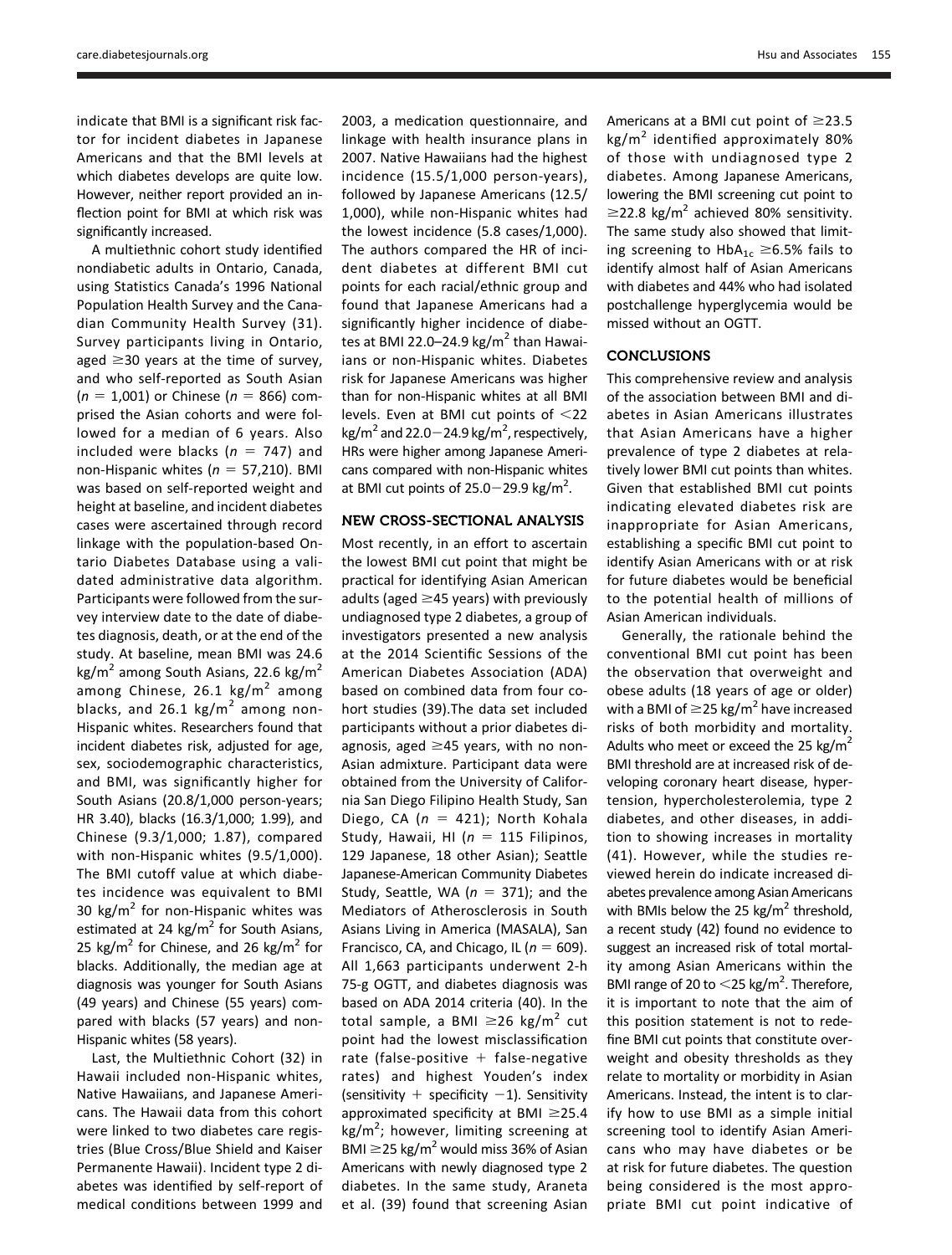elevated risk of diabetes in Asian Americans. Historically, there has been a general acknowledgment that a BMI cutoff point lower than 25  $\text{kg/m}^2$  would increase the likelihood of identifying diabetes or diabetes risk in Asians. Thus in the Diabetes Prevention Program (DPP), a BMI value of 22  $\text{kg/m}^2$  was selected as the eligibility BMI for Asians (43). The 2014 ADA "Standards of Medical Care in Diabetes" (40) indicates that there is compelling evidence that lower BMI cut points, specifically BMI cutoff value of 24  $\text{kg/m}^2$  in South Asians and 25  $\text{kg/m}^2$  in Chinese, denote increased diabetes risk in some racial and ethnic groups, although the ADA Standards fall short of identifying an exact cut point. However in 2000, a group cosponsored jointly by the Regional Office for the Western Pacific (WPRO) of the World Health Organization, the International Association for the Study of Obesity, and the International Obesity Task Force published in an extensive monograph a recommendation that the BMI value to denote overweight in Asians should be  $\geq$ 23 kg/m<sup>2</sup> and  $\geq$ 25 kg/m<sup>2</sup> for obesity (44). Subsequently, the World Health Organization consultation group identified potential public health action points along the BMI continuum ranging from 23.0 to 27.5 kg/ $m^2$  and proposed that each country make decisions regarding the definitions of increased risk for its population (45). They did not identify an exact cut point. In addition, some Asian countries have taken steps to set new BMI obesity cut points for their populations. In 1992, the Japan Society for the Study of Obesity (JASSO) decided to define BMI  $\geq$ 25 kg/m<sup>2</sup> as obesity (46). In China, a BMI of 24 kg/m<sup>2</sup> was found to have the best sensitivity and specificity for risk-factor identification and was recommended as the cutoff point for overweight. A BMI of 28 kg/  $m<sup>2</sup>$  was found to identify risk factors with specificity approximately 90% and was recommended as the cutoff point for obesity (47). Likewise, the diagnostic cutoff for overweight BMI in India (48) is 23  $\text{kg/m}^2$ .

Determining the optimal BMI cut point for identifying Asian Americans at elevated risk for diabetes is complex. There is tremendous heterogeneity among the Asian American subgroups. For example, data from the DISTANCE study might suggest a conventional

BMI cut point of 25 kg/ $m<sup>2</sup>$  as an acceptable threshold (29), especially for South Asians and Southeast Asians. In contrast, the Women's Health Initiative (28), the Seattle Japanese-American Community Diabetes Study (36), the multiethnic cohort study from Canada (31), and the Multiethnic Cohort in Hawaii (32) would lend support to lowering the BMI cut point, especially for East Asians (Chinese and Japanese).

In light of the diabetes epidemic, there is an urgent need to increase early detection and activate the at-risk public toward diabetes prevention. Adopting a single lower and uniform BMI cut point for Asian Americans would serve to increase opportunities for education, intervention, behavior and lifestyle change, and diagnosis. In support of this approach, data from Araneta et al. (39) suggest that for diabetes screening purposes BMI cut points with a sensitivity of 80% fall consistently between 23– 24  $kg/m<sup>2</sup>$  for nearly all Asian American subgroups (with levels slightly lower for Japanese). This makes a rounded cut point of 23  $\text{kg/m}^2$  practical. In determining a single BMI cut point, it is important to balance sensitivity and specificity so as to provide a valuable screening tool without numerous false positives. Furthermore, for a screening tool to be most valuable, it must be at least as useful as other commonly available tools. A BMI cut point of 23 kg/m<sup>2</sup> will have greater sensitivity than the ADA general screening questionnaire's (ADA Type 2 Diabetes Risk Test) sensitivity of 70–80% (49). An argument can be made to push the BMI cut point to lower than 23 kg/m<sup>2</sup> in favor of even further increased sensitivity. However, this would lead to an unacceptably low specificity (13.1%) (39).

The authors of this position statement propose that the analysis of BMI and diabetes in Asian Americans and subsequent recommendation of an Asian American-specific BMI cut point of 23 kg/m<sup>2</sup> for diabetes screening in the U.S. have the advantage of being predicated on available data for Asian Americans, not Asian country data. In this way, this recommendation takes into consideration not only genetic and physiologic factors but also environmental and lifestyle context. Further, it is based on a comprehensive review of available literature with focus on longitudinal studies and includes data from several large Asian American subgroups.

However, the analysis is limited in several ways. First, no uniform method of diagnosis was used in the studies upon which this recommendation is based. Diagnostic methods ranged from medication usage data, self-report,  $HbA_{1c}$ , fasting blood glucose, and OGTT. Studies using diagnostic methods other than OGTT might have understated diabetes prevalence (20–22,39). Second, some studies were not based on BMI data available at the time of incident diabetes. Rather, most studies reported the association between baseline BMI and diabetes diagnosis, with these measurements as much as 5–10 years apart in some instances. Therefore, these data do not accurately reflect the relationship of BMI to diabetes diagnosis at the time of diagnosis. Third, the number of robust studies is limited. Additional research will help to further elucidate current findings on the relationship between BMI and incident diabetes in Asian Americans. Fourth, while some data exist for several Asian ethnic subgroups, insufficient disaggregated data are available for many of the Asian ethnic groups that comprise this very heterogeneous population.

Much is known about how to prevent diabetes for those at risk (primary prevention) and about how to prevent or reduce complications in those with diabetes (secondary prevention). Diabetes is no longer the same life-threatening, life-limiting condition it was a century or even several decades ago. However, without increased prevention and early diagnosis the benefits of these strategies will not be fully realized. Because Asian Americans' risk for diabetes is under-recognized based on the existing BMI criteria, this population may not be afforded the same opportunity as others for increased prevention and early diagnosis. It is imperative to better screen and diagnose America's fastestgrowing ethnic group based on the BMI cut point that more appropriately applies to them. While more research is needed to identify better risk markers than BMI and future research efforts will undoubtedly bring us closer to understanding the metabolic profiles of specific ethnic subgroups, with the subsequent development of appropriate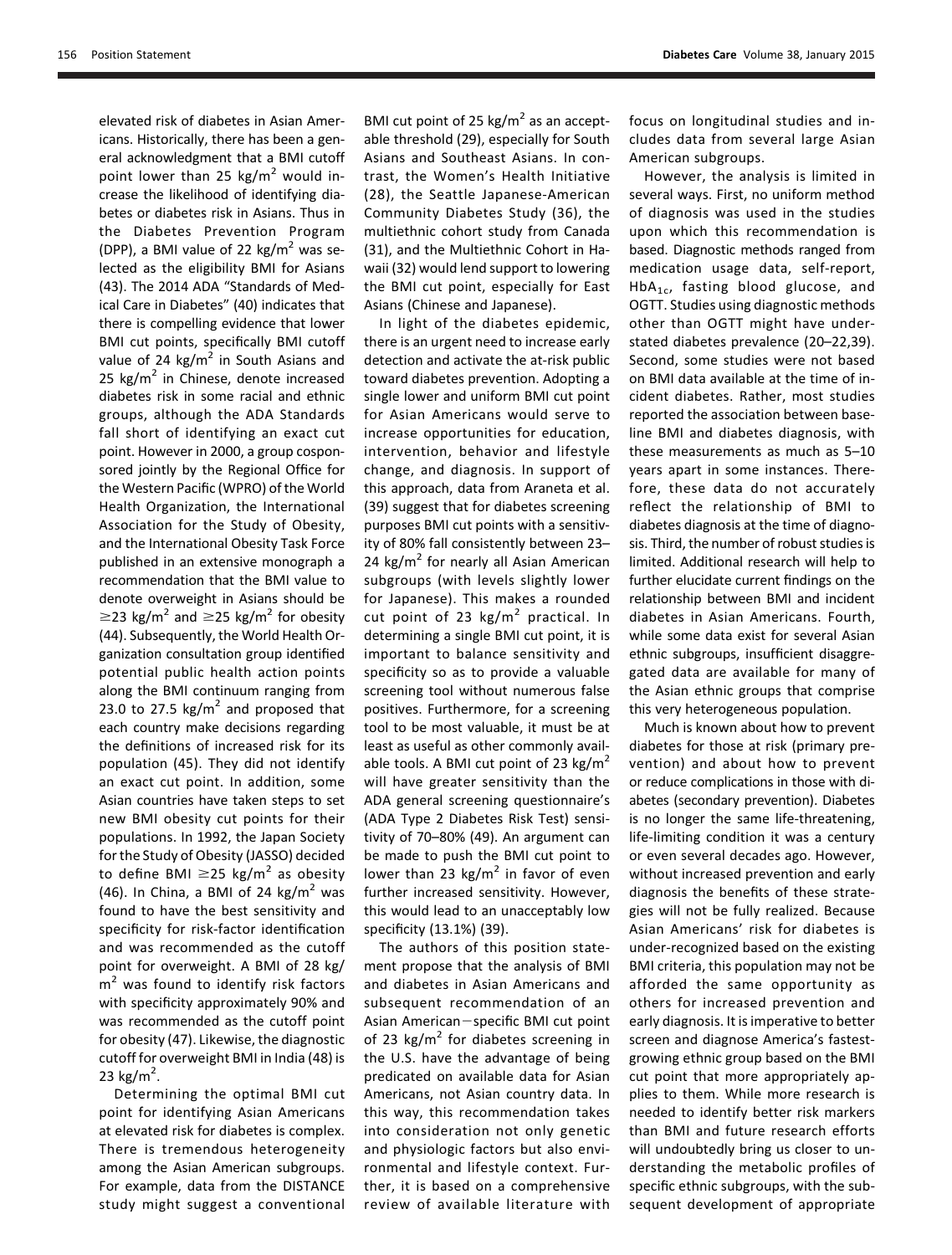personalized medicine, there is an urgent need for action now, even in the absence of perfect data.

## ADA RECOMMENDATION

Testing for diabetes should be considered for all Asian American adults who present with a BMI of  $\geq$ 23 kg/m<sup>2</sup>.

Acknowledgments. The authors wish to recognize the encouragement received from the Asian Pacific American Diabetes Action Council; the Asian American, Native Hawaiian and Pacific Islander Subcommittee of the National Adult Strategies Committee of the ADA; and the Asian American, Native Hawaiian and Pacific Islander Diabetes Coalition and the investigators in the field whose work made this position statement possible. The authors also wish to thank Erika Gebel Berg, PhD (ADA) for her invaluable editorial contributions.

Duality of Interest. No potential conflicts of interest relevant to this article were reported.

#### References

1. U.S. Census Bureau. The Asian population 2010. Available from [http://www.census.gov/](http://www.census.gov/prod/cen2010/briefs/c2010br-11.pdf) [prod/cen2010/briefs/c2010br-11.pdf.](http://www.census.gov/prod/cen2010/briefs/c2010br-11.pdf) Accessed 17 November 2014

2. U.S. Census Bureau. U.S. Census Bureau projections show a slower growing, older, more diverse nation a half century from now [Internet], 2012. Available from [https://www.census.gov/](https://www.census.gov/newsroom/releases/archives/population/cb12-243.html) [newsroom/releases/archives/population/cb12-](https://www.census.gov/newsroom/releases/archives/population/cb12-243.html) [243.html.](https://www.census.gov/newsroom/releases/archives/population/cb12-243.html) Accessed 17 November 2014

3. Després JP. Body fat distribution and risk of cardiovascular disease: an update. Circulation 2012;126:1301–1313

4. Fujimoto WY, Bergstrom RW, Boyko EJ, et al. Visceral adiposity and incident coronary heart disease in Japanese-American men. The 10 year follow-up results of the Seattle Japanese-American Community Diabetes Study. Diabetes Care 1999;22:1808–1812

5. Ohlson LO, Larsson B, Svärdsudd K, et al. The influence of body fat distribution on the incidence of diabetes mellitus: 13.5 years of followup of the participants in the study of men born in 1913. Diabetes 1985;34:1055–1058

6. Pouliot MC, Després JP, Lemieux S, et al. Waist circumference and abdominal sagittal diameter: best simple anthropometric indexes of abdominal visceral adipose tissue accumulation and related cardiovascular risk in men and women. Am J Cardiol 1994;73:460–468

7. Lemieux S, Prud'homme D, Bouchard C, Tremblay A, Després JP. A single threshold value of waist girth identifies normal-weight and overweight subjects with excess visceral adipose tissue. Am J Clin Nutr 1996;64:685– 693

8. Enzi G, Gasparo M, Biondetti PR, Fiore D, Semisa M, Zurlo F. Subcutaneous and visceral fat distribution according to sex, age, and overweight, evaluated by computed tomography. Am J Clin Nutr 1986;44:739–746

9. World Health Organization. Obesity: Preventing and Managing the Global Epidemic: Report of a WHO Consultation. Geneva,

Switzerland, World Health Organization; 2000 (WHO technical report series 894)

10. Wang J, Thornton JC, Russell M, Burastero S, Heymsfield S, Pierson RN Jr. Asians have lower body mass index (BMI) but higher percent body fat than do whites: comparisons of anthropometric measurements. Am J Clin Nutr 1994;60:23–28

11. Hayashi T, Boyko EJ, McNeely MJ, Leonetti DL, Kahn SE, Fujimoto WY. Visceral adiposity, not abdominal subcutaneous fat area, is associated with an increase in future insulin resistance in Japanese Americans. Diabetes 2008;57:1269– 1275

12. National Institutes of Health. Clinical guidelines on the identification, evaluation, and treatment of overweight and obesity in adults-the evidence report. Obes Res 1998;6(Suppl. 2): 51S–209S

13. U.S. Department of Health and Human Services, Centers for Disease Control and Prevention. NCHS Data Brief. No.131. Prevalence of obesity among adults: United States  $2011 - 2012$  [Internet], October 2013. Available from [http://www](http://www.cdc.gov/nchs/data/databriefs/db131.pdf) [.cdc.gov/nchs/data/databriefs/db131.pdf](http://www.cdc.gov/nchs/data/databriefs/db131.pdf). Accessed 17 November 2014

14. Ramachandran A, Ma RC, Snehalatha C. Diabetes in Asia. Lancet 2010;375:408–418

15. Nakagami T, Qiao Q, Carstensen B, et al.; DECODE-DECODA Study Group. Age, body mass index and type 2 diabetes-associations modified by ethnicity. Diabetologia 2003;46: 1063–1070

16. Hsu WC, Boyko EJ, Fujimoto WY, et al. Pathophysiologic differences among Asians, Native Hawaiians, and other Pacific Islanders and treatment implications. Diabetes Care 2012;35: 1189–1198

17. Chan JC, Malik V, Jia W, et al. Diabetes in Asia: epidemiology, risk factors, and pathophysiology. JAMA 2009;301:2129–2140

18. King GL, McNeely MJ, Thorpe LE, et al. Understanding and addressing unique needs of diabetes in Asian Americans, Native Hawaiians, and Pacific Islanders. Diabetes Care 2012;35: 1181–1188

19. Araneta MR, Barrett-Connor E. Ethnic differences in visceral adipose tissue and type 2 diabetes: Filipino, African-American, and white women. Obes Res 2005;13:1458–1465

20. Liao D, Shofer JB, Boyko EJ, et al. Abnormal glucose tolerance and increased risk for cardiovascular disease in Japanese-Americans with normal fasting glucose. Diabetes Care 2001;24: 39–44

21. Choi KM, Lee J, Kim DR, et al. Comparison of ADA and WHO criteria for the diagnosis of diabetes in elderly Koreans. Diabet Med 2002;19: 853–857

22. Unwin N, Shaw J, Zimmet P, Alberti KG. Impaired glucose tolerance and impaired fasting glycaemia: the current status on definition and intervention. Diabet Med 2002;19:708–723

23. McNeely MJ, Boyko EJ. Type 2 diabetes prevalence in Asian Americans: results of a national health survey. Diabetes Care 2004;27:66–69 24. Lee JW, Brancati FL, Yeh HC. Trends in the prevalence of type 2 diabetes in Asians versus whites: results from the United States National Health Interview Survey, 1997-2008. Diabetes Care 2011;34:353–357

25. Thorpe LE, Upadhyay UD, Chamany S, et al. Prevalence and control of diabetes and impaired fasting glucose in New York City. Diabetes Care 2009;32:57–62

26. Gupta LS, Wu CC, Young S, Perlman SE. Prevalence of diabetes in New York City, 2002- 2008: comparing foreign-born South Asians and other Asians with U.S.-born whites, blacks, and Hispanics. Diabetes Care 2011;34:1791–1793

27. Staimez LR, Weber MB, Narayan KM, Oza-Frank R. A systematic review of overweight, obesity, and type 2 diabetes among Asian American subgroups. Curr Diabetes Rev 2013;9:312– 331

28. Ma Y, Hébert JR, Manson JE, et al. Determinants of racial/ethnic disparities in incidence of diabetes in postmenopausal women in the U.S.: the Women's Health Initiative 1993-2009. Diabetes Care 2012;35:2226–2234

29. Karter AJ, Schillinger D, Adams AS, et al. Elevated rates of diabetes in Pacific Islanders and Asian subgroups: the Diabetes Study of Northern California (DISTANCE). Diabetes Care 2013;36:574–579

30. McNeely MJ, Boyko EJ, Shofer JB, Newell-Morris L, Leonetti DL, Fujimoto WY. Standard definitions of overweight and central adiposity for determining diabetes risk in Japanese Americans. Am J Clin Nutr 2001;74:101–107

31. Chiu M, Austin PC, Manuel DG, Shah BR, Tu JV. Deriving ethnic-specific BMI cutoff points for assessing diabetes risk. Diabetes Care 2011;34: 1741–1748

32. Maskarinec G, Erber E, Grandinetti A, et al. Diabetes incidence based on linkages with health plans: the Multiethnic Cohort. Diabetes 2009;58:1732–1738

33. Fujimoto WY, Boyko EJ, Hayashi T, et al. Risk factors for type 2 diabetes: lessons learned from Japanese Americans in Seattle. J Diabetes Investig 2012;3:212–224

34. Fujimoto W, Boyko EJ, Leonetti DL, Bergstrom R, Newell-Morris L, Wahl PW. Hypertension in Japanese Americans: the Seattle Japanese-American Community Diabetes Study. Public Health Rep 1996;111(Suppl. 2):56–58

35. Hayashi T, Boyko EJ, Leonetti DL, et al. Visceral adiposity and the risk of impaired glucose tolerance: a prospective study among Japanese Americans. Diabetes Care 2003;26:650–655

36. Wander PL, Boyko EJ, Leonetti DL, McNeely MJ, Kahn SE, Fujimoto WY. Change in visceral adiposity independently predicts a greater risk of developing type 2 diabetes over 10 years in Japanese Americans. Diabetes Care 2013;36: 289–293

37. Tong J, Boyko EJ, Utzschneider KM, et al. Intra-abdominal fat accumulation predicts the development of the metabolic syndrome in non-diabetic Japanese-Americans. Diabetologia 2007;50:1156–1160

38. Onishi Y, Hayashi T, Sato KK, et al. Identifying Japanese Americans at risk for prevalent or incident type 2 diabetes by BMI, waist, or intraabdominal fat. Poster presentation at American Diabetes Association 74th Scientific Sessions,  $13-17$  June 2014, San Francisco, CA

39. Araneta MR, Kanaya A, Fujimoto W, et al. Optimum BMI cut-points to screen Asian Americans for type 2 diabetes. Poster presentation at American Diabetes Association 74th Scientific Sessions,  $13-17$  June 2014, San Francisco, CA